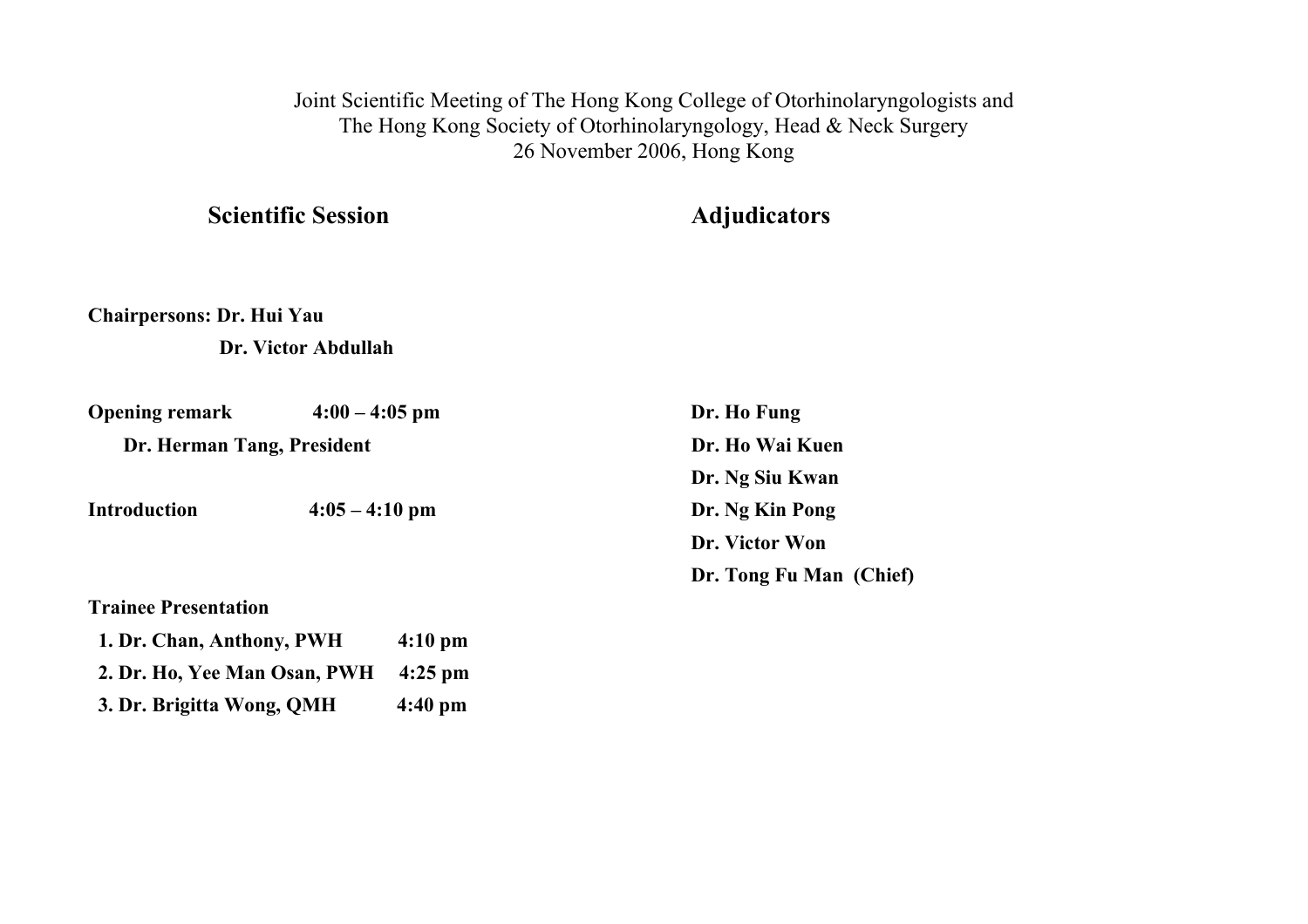### **A randomized controlled trail on intratympanic steroid treatment for sudden onset sensorineural hearing loss**

Dr. Anthony Chan; Prof. Michael Tong; Dr. Alex lee; Dr. Eddie Wong; Dr. SK Ng; Dr. Peter Ku; Dr. Victor Abdullah

Division of Otorhinolaryngology, Department of Surgery, The Chinese University of Hong Kong

### *Abstract*

Sudden onset sensorineural hearing loss is a common ENT problem. There are a variety of available treatments as there are different possible etiologies. Systemic steroid treatment has previously been show to offer a successful rate of 70-80% but it comes along with its systemic side effects. The aim of this study is a assess the effectiveness of intratympanic steroid as a primary treatment modality for this clinical condition. Patients with an abrupt onset, in less than 24 hours, of unilateral sensorineural hearing loss within 2 weeks will be voluntarily recruited in our study. They are rendomized into 2 groups, the oral steroid ones given prednisolone for 2 weeks; and the intratympanic steroid group given 3 injections of dexamethasone injections over 3 weeks. Recovery of hearing is monitored with serial pure tone audiogram. In 6 months times 13 patients were recruited and preliminary results showing comparable results between the two methods. Intratympanic steroid may be a good alternative treatment for patients, whom cannot tolerate the systemic steroid, suffered from sudden hearing loss.

#### **Voice Disorder Among School Teachers – a Pilot Study**

Dr. Ho Yee Man

Institution: Prince of Wales Hospital

#### *Objectives:*

To investigate the prevalence of voice disorder in school teachers and correlate vocal problems with different risk factors. Aim to arouse the awareness of teachers for the occupational hazard.

#### *Methods:*

Teachers from one kindergarten, one primary school and one secondary school were recruited from Shatin. They were invited to our specialist clinic for filling a voice activity and participation profile questionnaire. Beside, they were interviewed by me or my colleagues for another questionnaire concerning throat symptoms and associated risk factors. It was followed by physical examination and tape recording of their voices for analysis by speech therapists.

#### *Results:*

Total 44 (31 female and 13 male) teachers were recruited from the three schools. Over half of the teachers experienced multiple throat symptoms namely throat clearing, dry throat, sore throat, globus sensation, weak voice and hoarseness in the past one year. Physical examination found 8 out of 44 teachers (18.2%) had vocal cord nodules. Among the patient with voice disorder, 21 of them (47.7%) did not attend for any medical advice. For those attended medical opinion, 17 out of 44 (38.6%) seek opinion from general practitioners; 5 out of 44 (11.4%) consulted otorhinolaryngologists; 3out of 44 (6.8%) seek opinion from traditional Chinese Medicine. For the treatment, 16 out of 44 (36.4%) were advised for voice rest; only one out of 44 (2.3%) had received speech therapy; 20 out of 44  $(45.5\%)$  had received oral medication and only one out of  $44$   $(2.3\%)$  had been operated for the vocal cord pathology. In view of the small subject number, we could not find out any correlation of vocal cord pathology with different risk factors. However, all of the subject are interested in joining health walk concerning voice hygiene.

#### *Conclusion:*

We found that 18.2% of the school teachers had an organic voice disorder and the figure is comparable to foreign studies.